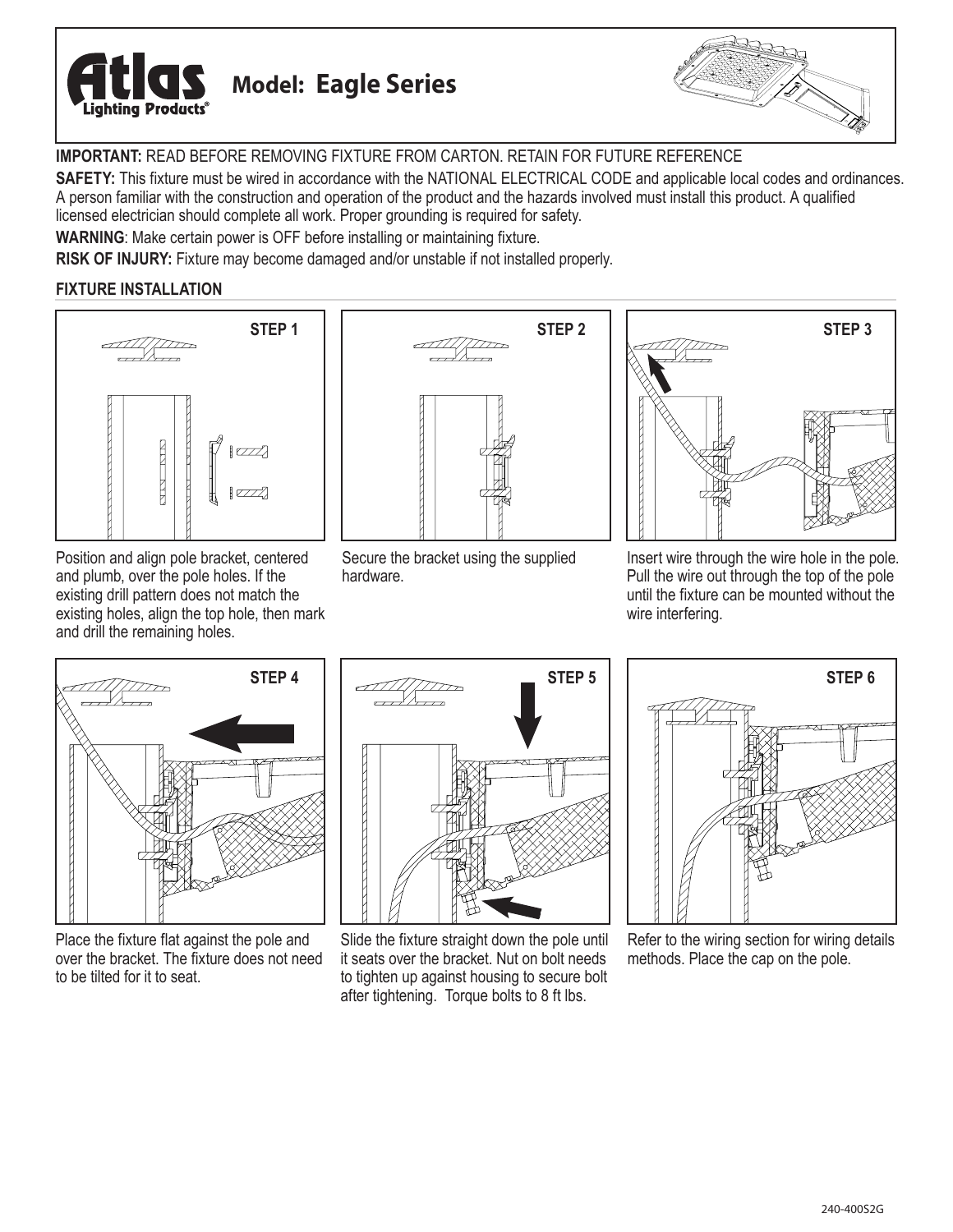



# **IMPORTANT:** READ BEFORE REMOVING FIXTURE FROM CARTON. RETAIN FOR FUTURE REFERENCE

**SAFETY:** This fixture must be wired in accordance with the NATIONAL ELECTRICAL CODE and applicable local codes and ordinances. A person familiar with the construction and operation of the product and the hazards involved must install this product. A qualified licensed electrician should complete all work. Proper grounding is required for safety.

**WARNING**: Make certain power is OFF before installing or maintaining fixture.

**RISK OF INJURY:** Fixture may become damaged and/or unstable if not installed properly.

### **WIRING**

- 1. Turn off electrical supply at the breaker.
- 2. Follow all local electrical codes for wiring and grounding requirements.
- 3. Check to make sure that the supply voltage to the fixture is compatible with the fixture driver.
- 
- 4. Connect the white fixture wire with white service wire.<br>5. Connect the black fixture wire to the black service wire 5. Connect the black fixture wire to the black service wire.
- 6. Connect the green fixture wire to the ground wire.
- 7. Make sure all connections are secure using approved connecting devices.

**NOTE:** Optional 0-10 V Dimming. Dimming provided through grey & purple wires. Refer to control manufacturer for wiring instructions.

## **PHOTOCONTROL RECEPTACLE INSTALLATION INSTRUCTIONS:**

**NOTE:** Turn off electrical supply at the breaker. Follow all local electrical codes for wiring and grounding requirements

- 1. Open driver compartment door.
- 2. Remove the coin plug, use part TLRA and twist on.
- 3. Thread wires from PC receptacle through, align PC receptacle and attach to base with fasteners.
- 4. Wire the PC receptacle

 Black PC receptacle wire to black supply wire White PC receptacle wire to white supply wire Red PC receptacle wire to black driver wires Violet PC wire to violet driver dimming wires (if applicable) Grey PC wire to grey driver dimming wires (if applicable)

5. Close driver compartment.

#### **ATLAS LIGHTING PRODUCTS, INC.'S LIMITED WARRANTY**

THREE OR FIVE-YEAR LIMITED WARRANTY: Atlas warrants that its products will be free from failure in materials and workmanship for a period of three (3) years from the date on which the product was purchased from Atlas. This applies to LED products for a period of five (5) years. When this three or five-year warranty period ends, all warranties (whether express or implied) and liability of Atlas shall immediately cease. The warranty period for is one (1) year.

#### LIMITATION ON IMPLIED WARRANTIES: **ALL IMPLIED WARRANTIES, INCLUDING IMPLIED WARRANTIES OF MERCHANTABILITY AND FITNESS FOR ANY PARTICULAR PURPOSE, ARE LIMITED TO AND SHALL NOT EXCEED THE TERMS OF THIS LIMITED WARRANTY.**

FURTHER LIMITATIONS OF THIS WARRANTY: This limited warranty DOES NOT cover damage resulting from accident, misuse, abuse, improper repair, lack of reasonable care, modification (including but not limited to use of unauthor parts or attachments), alteration, loss of parts, installation and operation contrary to printed instructions, vandalism, acts of God (lightning, power surges, water damage or similar failure), or transit (including UPS sh warranty also does not include labor costs associated with installing replacement parts for any failed parts returned to Atlas under this warranty.

DUTY AND PROCEDURE TO NOTIFY ATLAS OF FAILED PRODUCT: Notification of a failed product under this warranty must be provided to Atlas within ninety (90) days after discovery of the failure. Notification occurs only by sendi following to Atlas: (1) sales receipt, (2) the date of purchase, and (3) a brief explanation of the nature of the failure. This information must be either e-mailed to Atlas at returns@alpinc.com or mailed to Atlas Lighting ent, P.O. Box 2348, Burlington, NC 27215. The date of the postmark of the mailing to Atlas shall constitute the date of notification under this warranty. If the information is e-mailed, the date that the e-mail is sent to the date of notification under this warranty. Upon receiving a timely notification, Atlas will, if the notification reflects a failure of materials or workmanship, provide a Return Goods Authorization number and full instr merchandise. **All returned goods must be accompanied by a Return Goods Authorization number issued by Atlas.**

SOLE REMEDY: REPAIR OR REPLACEMENT: If, upon receiving a timely notification with the information stated above and receiving merchandise that appears to Atlas to have a failure in materials or workmanship, Atlas will -- at option - either repair the failed part(s) or provide a replacement part or parts. This remedy constitutes the sole remedy under this warranty and Atlas's sole liability in connection with any failed part(s). Atlas shall no expense, injury, loss or damage, whether direct, special, incidental, or consequential (including but not limited to loss of use, income, profit, or production, inconvenience, increased cost of operation, and spoilage of o **damage to material and personal property). As stated above, this limited warranty does not include labor costs associated with installing replacement parts for any failed parts returned to Atlas under this warranty.**

NO OTHER REPRESENTATIONS: No other representations, written or verbal, have been authorized by Atlas. No representative of Atlas has any authority to waive, alter, vary, or add to the terms hereof without prior approval in authorized representative of Atlas.

SEVERABILITY: The foregoing provisions are severable. If any provision shall be unenforceable for any reason, the other provisions shall remain in effect.

**DISCLAIMER: ATLAS LIGHTING PRODUCTS, INC. MAKES NO REPRESENTATIONS (WRITTEN OR VERBAL) OR WARRANTIES (EXPRESS OR IMPLIED) AS TO ANY MATTER WHATSOEVER, INCLUDING WITHOUT LIMITATION THE CONDITION, MERCHANTABILITY, OR FITNESS FOR ANY PARTICULARLY PURPOSE OF ANY PRODUCT, EXCEPT AS EXPRESSLY SET FORTH UNDER THIS LIMITED WARRANTY.** 

**THIS WARRANTY GIVES YOU SPECIFIC LEGAL RIGHTS AND YOU MAY ALSO HAVE OTHER RIGHTS WHICH VARY FROM STATE TO STATE.**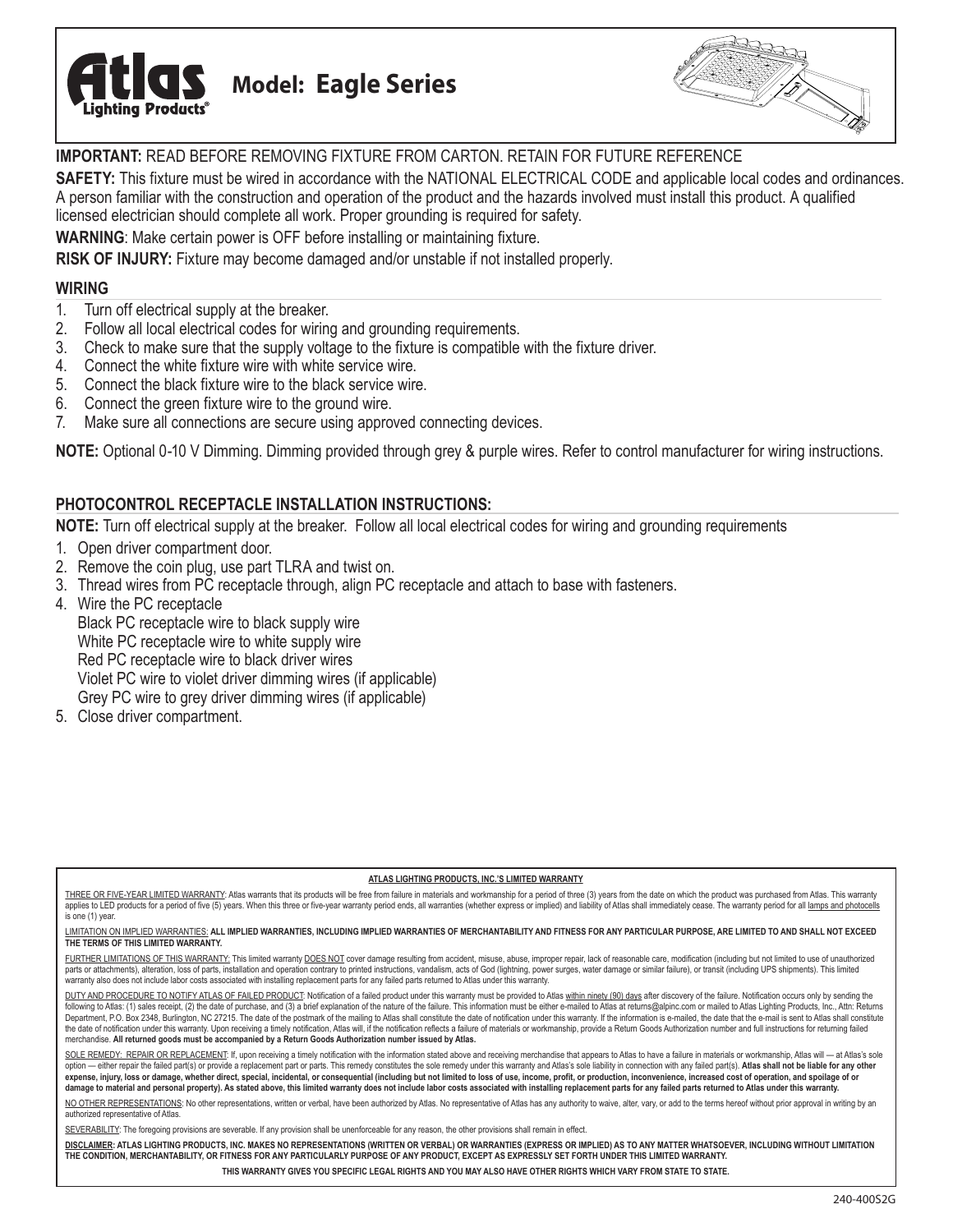



**IMPORTANTE:** LEER ANTES DE SACAR EL ARTÍCULO DE LA CAJA. GUARDAR PARA FUTURA REFERENCIA

**SEGURIDAD:** Este artículo se debe conectar de acuerdo al CÓDIGO ELÉCTRICO NACIONAL y los códigos y ordenanzas locales aplicables. Este producto lo debe instalar una persona familiarizada con la fabricación y operación del producto y con los peligros asociados a su instalación. Un electricista autorizado calificado debe terminar el trabajo. Por seguridad se requiere una conexión a tierra correcta**.**

**ADVERTENCIA:** Antes de instalar o realizar el mantenimiento de este artículo asegúrese que la electricidad está APAGADA. **RIESGO DE LESIONES:** El artículo puede dañarse o ser inestable si no se instala correctamente.

# **INSTALACIÓN DE ARTÍCULOS**



Coloque y alinee la ménsula del poste, centrada y vertical, sobre los agujeros del poste. Si el patrón de agujeros no corresponde con los agujeros existentes, alinee el agujero de más arriba y luego marque y taladre los agujeros restantes.



Ajuste la ménsula usando las partes provistas.



Inserte el cable en el agujero para el cable del poste. Saque el cable por la parte superior del poste hasta que el aplique se pueda montar sin interferencia del cable.



Coloque el aplique plano contra el poste y sobre la ménsula. El aplique no necesita inclinarse para asentarse.



Deslice el aplique hacia abajo por el poste hasta que se asiente sobre la ménsula. La tuerca del perno debe apretarse contra la carcasa para asegurar el perno después de apretar. Tornillos de torsión a 8 pies libras.



Consulte la sección de cableado para ver métodos detallados de cableado. Ubique la tapa en el poste.